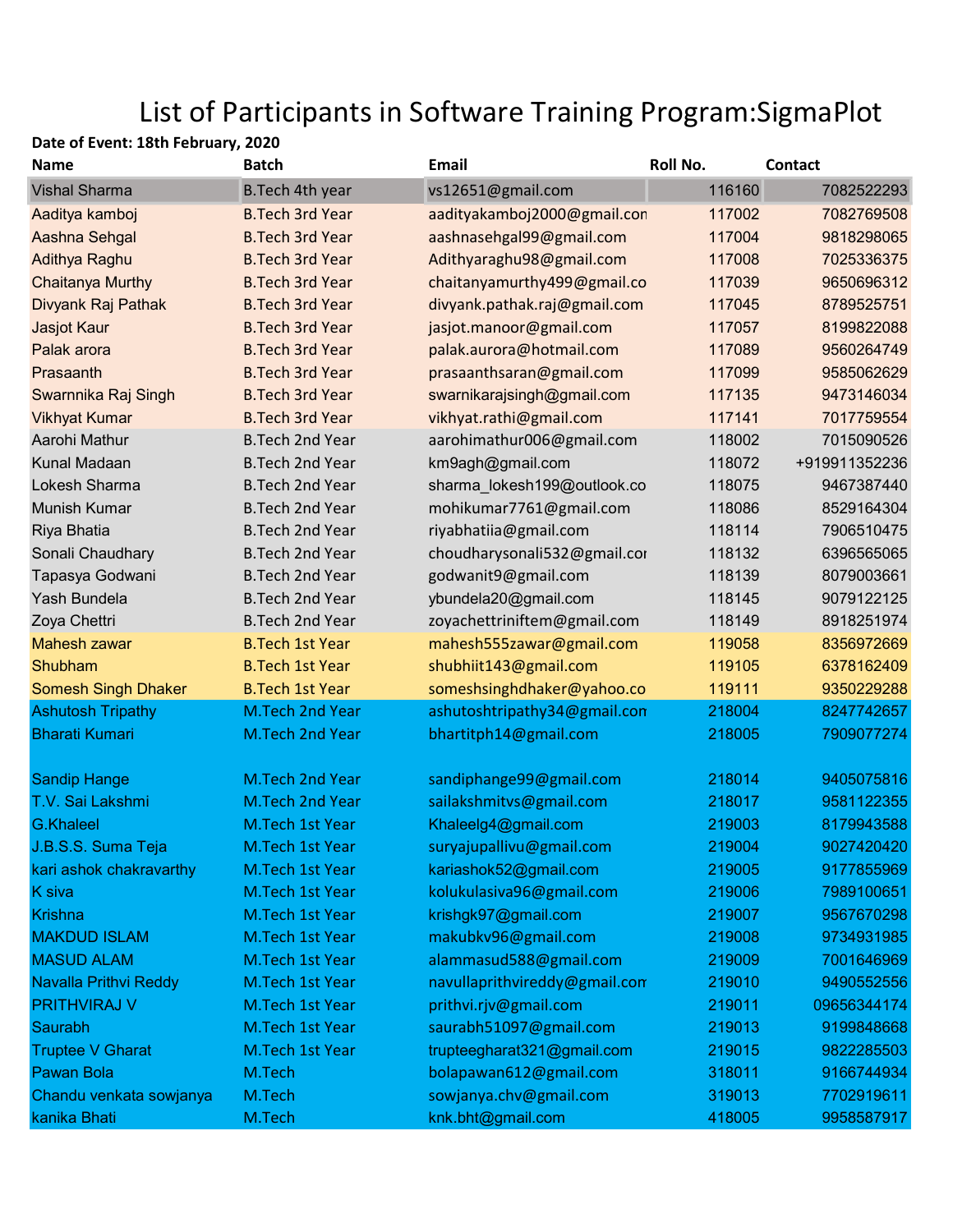| <b>Sukanya Chakraborty</b> | M.Tech              | sukanya.cbty@gmail.com       | 418013 |            |
|----------------------------|---------------------|------------------------------|--------|------------|
| Taniya Purkayastha         | M.Tech              | tani23ya@gmail.com           | 418015 | 8472823145 |
| Vandana                    | M.Tech              | vamlamakanshal11@gmail.com   | 418016 | 9013427095 |
| E. K. Arya                 | M.Tech              | ekarya97@gmail.com           | 419006 | 7293181336 |
| Madhuja Madhu              | M.Tech              | madhujamadhu11@gmail.com     | 419009 | 7559837663 |
| Nikhitha Mohan A           | M.Tech              | nikhitha.nikhi8@gmail.com    | 419012 | 8593872549 |
| <b>Vikram Masara</b>       | M.Tech              | vikrammasara156@gmail.com    | 518017 | 9000418061 |
| <b>Dhanesh Phanse</b>      | M.Tech 1st Year     | dhaneshphanse95@gmail.com    | 519003 | 8652227242 |
| Itisha Chauhan             | M.Tech              | itishachauhan4@gmail.com     | 519004 | 8958606839 |
| <b>Nurul Hassan Ahmed</b>  | M.Tech 1st Year     | nhahmed56@gmail.com          | 519005 | 8876360400 |
| Anubhav                    | M.Tech 1st Year     | anuchhabra1997@gmail.com     | 519010 | 9877208091 |
| <b>Aal Jutar</b>           | M.Tech              | abaljutar@gmail.com          | 609002 | 8637801199 |
| <b>Abhishek J Hasbi</b>    | M.Tech 1st Year     | abhihasbi2014@gmail.com      | 619001 | 8892658525 |
| Ananya Chatterjee          | M.Tech 1st Year     | ananyo786@gmail.com          | 619006 | 8604007143 |
| Ramakanta Panda            | M.Tech 1st Year     | ramakanta113@gmail.com       | 619010 | 9583561300 |
| Sukanya Sarkar             | M.Tech 1st Year     | sukanyasarkar366@gmail.com   | 619013 | 7233986702 |
| K. Krushnkumar P.          | Phd                 | krashna.pk@gmail.com         | 719601 | 9960985889 |
| Achanta Sri Vyshnavi       | <b>MBA 2nd Year</b> | srivyshnaviachanta@gmail.com | 818001 | 9505800222 |
| Al Aabha Musale            | <b>MBA 1st Year</b> | aabhamusale@gmail.com        | 819001 | 8698429888 |
| <b>Akshay Verma</b>        | <b>MBA 1st Year</b> | akshayverma9720@gmail.com    | 819002 | 9720505087 |
| Anurag                     | <b>MBA 1st Year</b> | anurag.niftem@gmail.com      | 819004 | 9819027727 |
| <b>Balasree PP</b>         | <b>MBA 1st Year</b> | balasreekrishna729@gmail.com | 819005 | 8281174724 |
| <b>Bhakti Bawa</b>         | <b>MBA 1st Year</b> | bhaktibawa19@yahoo.in        | 819006 | 9463148868 |
| <b>Dushyant Singh</b>      | <b>MBA 1st Year</b> | dushyant2k505@gmail.com      | 819009 | 7838052159 |
| Himanshu Kushwaha          | <b>MBA 1st Year</b> | mailkushwah@gmail.com        | 819010 | 7999042229 |
| <b>Kushal Singla</b>       | <b>MBA 1st Year</b> | kushalsingla991@gmail.com    | 819015 | 9478455411 |
| Mahendra Pawar             | <b>MBA 1st Year</b> | mahipawar1212@gmail.com      | 819016 | 8871436823 |
| <b>Mahboob Khan</b>        | <b>MBA 1st Year</b> | mahboob24292@gmail.com       | 819017 | 9990064131 |
| <b>Mohit Sharma</b>        | <b>MBA 1st Year</b> | mohitsharma2410@gmail.com    | 819018 | 8699669039 |
| Parmjeet                   | <b>MBA 1st Year</b> | Parmjeet.niftem@gmail.com    | 819019 | 8929275904 |
| <b>Rohit Shahi</b>         | <b>MBA 1st Year</b> | rohitshahi2919@gmail.com     | 819021 | 7009237423 |
| Sahil Sharma               | <b>MBA 1st Year</b> | sahil.sharma07777@gmail.com  | 819022 | 7807165057 |
| Swapnil singh              | <b>MBA 1st Year</b> | swapsid2@gmail.com           | 819028 | 7000305260 |
| <b>Rohit Kumar</b>         | MBA 1st year        | rohit1995shahi@gmail.com     | 218011 | 9709250177 |